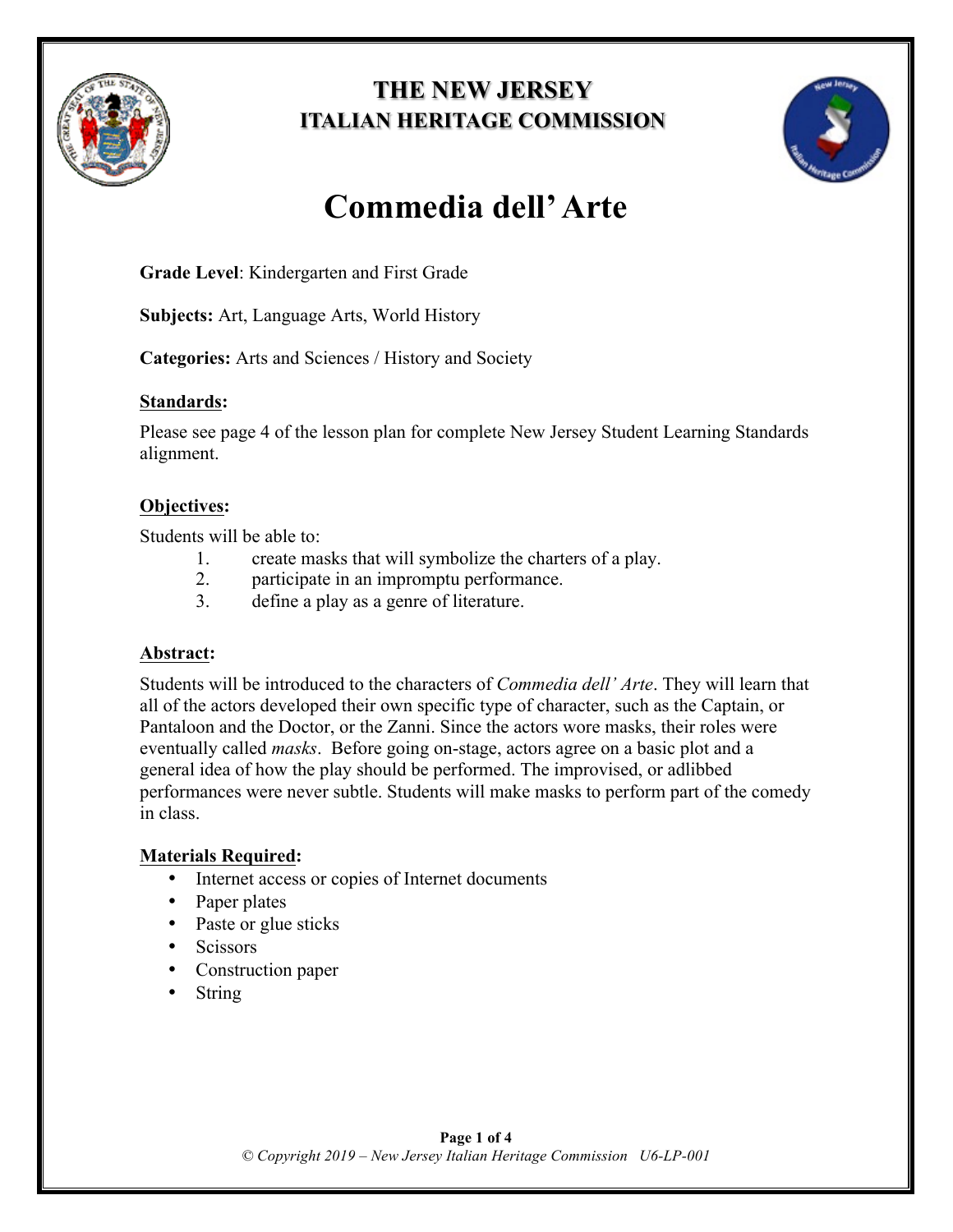#### **Background:**

- 1. Teachers can read a brief account of Commedia dell Arte at: http://italian.about.com/library/weekly/aa110800a.htm
- 2. http://www.theatrehistory.com/italian/commedia\_dell\_arte\_001.html

#### **Procedures:**

- I. Have students draw a picture of the funniest person they know. a. After 5 minutes let some of the students share their pictures with the class.
- II. Inform the students that they are going to participate in a play. This type of play comes to us from the sixteenth century Italian Renaissance, well up into the eighteenth century. Traveling troupes performed the *Commedia dell' Arte*, or the Italian comedy. Each troupe had ten or more actors. All of the actors developed their own specific type of character, such as the Captain, or Pantaloon and the Doctor (two old men), the Zanni (valet-buffoons). Since the actors wore masks, their roles were eventually called *masks*. Men originally played all parts, but now parts are played by females, as well.

Before going on-stage, actors agree on a basic plot and a general idea of how the play should be performed. The improvised, or adlibbed performances were never subtle; the humor was often bawdy and raucous.

- III. Go https://www.detroitcommediarap.org/single-post/2018/01/23/Commedia-dellarte-masks.
	- a. Read through the sight.
	- b. Make note of the list of characters.
	- c. Show students some of the standard characters of each show.
		- i. Point out that all actors wore masks
		- ii. Show then each characters' mask.
			- 1. The masks symbolized the Commedia dell' Arte so much that the actors' roles are called masks.
		- iii. Also, point out how one actor would play two or more characters.
- IV. Ask students to create masks, based on the standard characters in the play **and/or**  masks of the funniest people they know.
	- a. They should use the pictures they created in the Do Now.
	- b. Students will make masks out of paper plates.
		- i. The may use markers to create symbols on their masks.
		- ii. The may use construction paper to cut out features for their masks.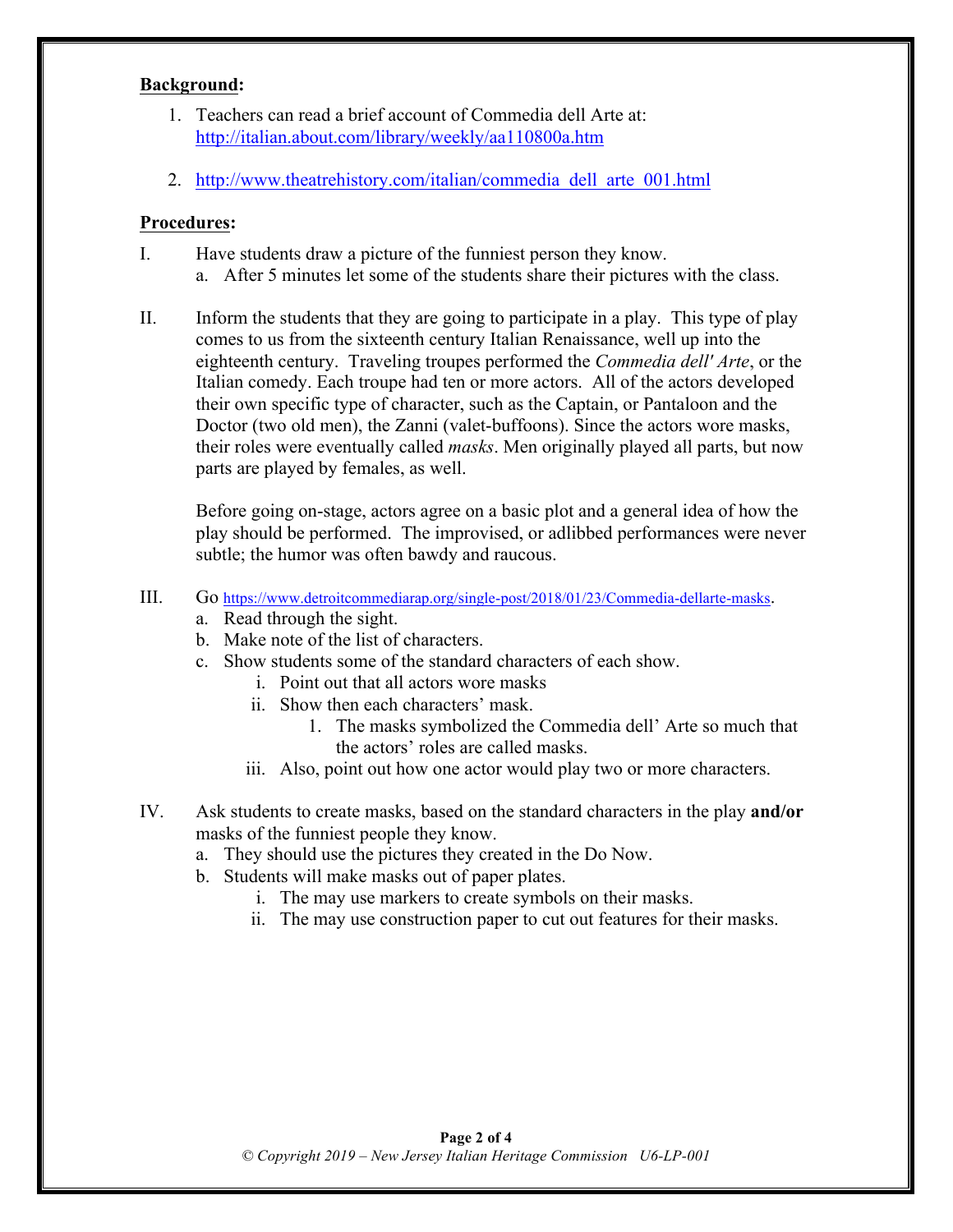- 1. Students will use paste or glue sticks to put the construction paper features on the masks.
- c. Once the students have finished their masks, tell them the class is now going to put on a play.

V. Tell the students that in the Commedia dell' Arte, actors would go over a general plot before they went on stage.

- a. Ask five to seven students to develop a general plot for a play.
	- i. You may give them an example and a trial run.
		- 1. e. g., tell students that all of the regular characters in the Commedia all were turned into five and six-year-olds by a wizard.
	- ii. Give them the general disposition of the characters, as described in https://www.italymask.co.nz/About+Masks/Commedia+dellArte+Characters.html.
		- 1. The doctor and Pantaloon were turned into five-year-olds and they don't know how to get their money.
		- 2. Arlecchino wants to trick the doctor and Pantaloon into telling him where their money is.
		- 3. Mezzatino will gain the doctor's trust, then betray him and steal his money.
		- 4. The students could then put on a play, much like the comedians on Drew Carey's "Whose Line Is It Anyway?"
		- 5. They will impromptu their lines, while trying to stay in character.
		- 6. They must remember the other characters and the plot.

iii. Let two to three students appear on "stage" at a time in the trial run.

- b. Have the 3 to 4 groups of five to seven students present their plays.
	- 1. They will impromptu their lines, while trying to stay in character.
	- 2. They must remember the other characters and the plot.
- VI. Once the plays are completed:
	- a. Ask students to explain whether it was hard to stay in character.
	- b. Ask them explain how they adlibbed and still followed a plot.
	- c. Have students share what they think about the actors of the Commedia dell' Arte, who had to improvise or a regular basis.

#### **Assessment:**

Teachers will assess the students' masks, according to a teacher-made check list. They will also assess the students' performance on stage, based on whether they comprehend playing a role and adlibbing lines according to a plot. The teacher should use teacher made checklist for each activity.